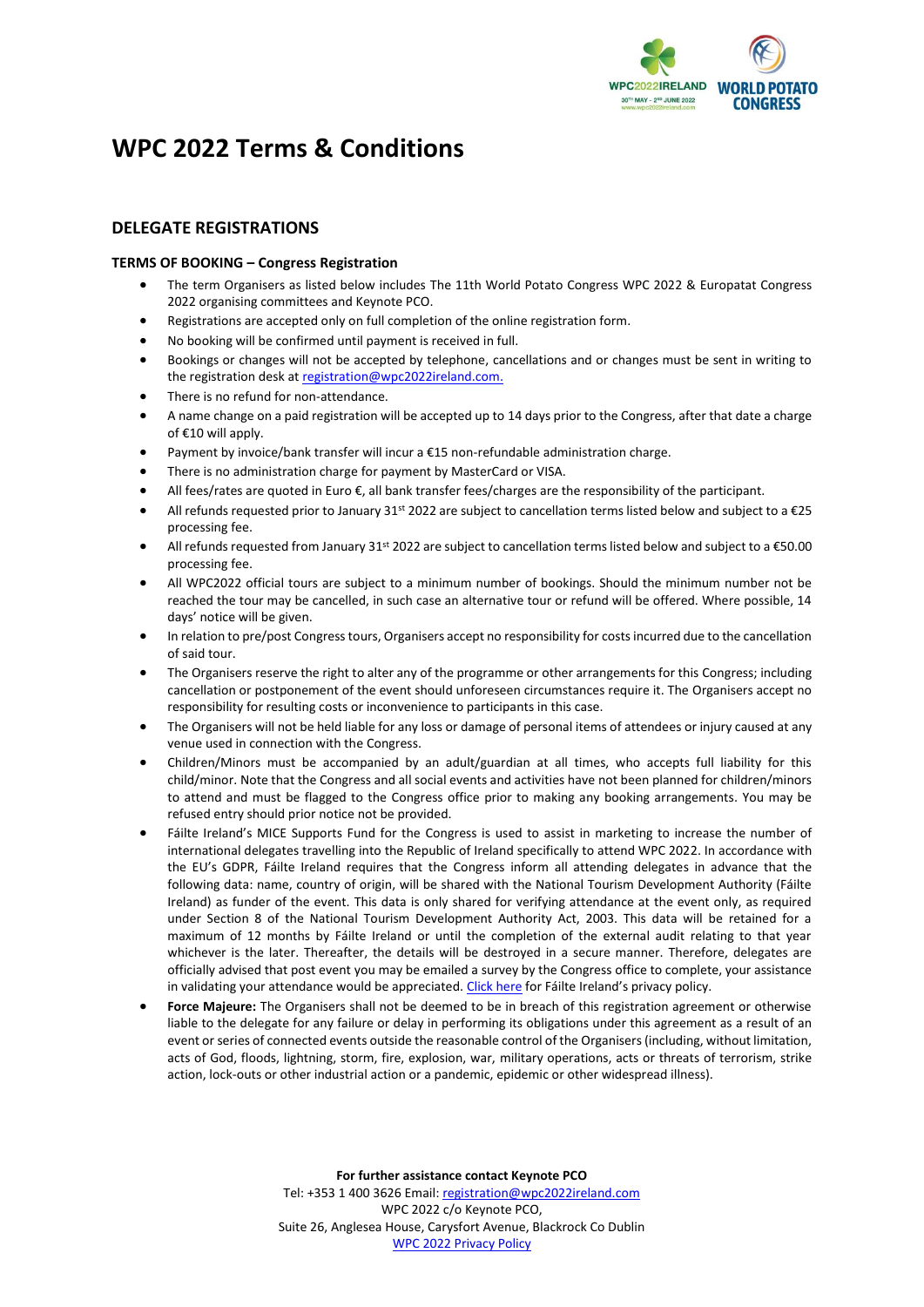

#### **CANCELLATION TERMS – Congress Registration**

#### **Delegate Cancellations**

- All cancellations and/or changes must be sent in writing to [registration@wpc2022ireland.com](mailto:registration@wpc2022ireland.com) .
- Cancellation refers to complete and/or partial cancellation of registrations, social events, tours, workshops.
- Cancellation fees are incurred as follows Cancellations received prior to 31st January 2022 - full refund less administration fee of €25 Between 31st January 2022 and 31st March 2022 - 50% refund less administration fee of €50 After 31st March 2022 - No refund for full and/or cancelled registrations

#### **Delegate Non-Attendance**

- Should the delegate be unable to attend due to circumstances beyond their control, cancellations fees are subject to terms listed above. This includes the delegate being unable to travel into Ireland from their country, due to either their own country's travel restrictions or the Irish Government's travel restrictions – this includes refusal of travel visa application.
- From March 31st 2022 in such circumstances the delegate will be provided with online access to programme content and/or virtual Congress access if available.

#### **Cancellation of Congress by the Organisers**

- Should the Organisers completely cancel the Congress, with no content or sessions being available on-line, registrations will be refunded in full less a €50 processing fee.
- Under these circumstances the Organisers are not liable for any other expenses incurred, this includes travel and accommodation costs – delegates are encouraged to have sufficient travel insurance in place to cover such other costs.

#### **Postponement of Congress**

- Should the committee need to reschedule the Congress, all registration fees will be transferred to cover attendance on the new Congress dates – no processing fees will apply in this case.
- Should the delegate not wish to accept attendance on the new date they may cancel their registration, in such cases cancellations will be governed by the cancellation terms as outlined above.
- Under these circumstances the Organisers are not liable for any other expenses incurred, this includes travel and accommodation costs – delegates are encouraged to have sufficient travel insurance in place to cover such other costs.

### **OTHER TERMS AND CONDITIONS – Congress Registration**

#### **Travel and Medical Insurance**

• Participants are requested to make their own arrangements for health and travel insurance. The Congress fee does not include insurance. We strongly recommend that, when registering for the Congress and making travel arrangements, a travel and/or equipment insurance policy be taken out to cover any loss, cancellation, medical costs, etc. Refunds will not be offered outside of the terms and conditions above, so delegates should ensure they contact their insurance company to ensure sufficient cover is in place from the time of booking. The Organisers do not take responsibility for any delegate, speaker, or exhibitor failing to insure their travel and attendance.

#### **Health and Safety Conditions**

- In adherence to HSE guidelines, delegates may be asked to declare they have not been in contact with anyone diagnosed with COVID19 within 14 days of arrival at the Congress.
- On arrival and throughout the Congress venue, there may be temperature checks in place if you fail the test you may be asked to accompany a staff member to an isolation room for medical review. If you are displaying symptoms you may be asked to accompany staff member to an isolation room.
- If you fail to adhere to the safety standards in place for the Congress, you may not be permitted to attend or may be asked to leave the Congress venue – e.g. respecting social distancing requirements, wearing of face masks etc.
- Per current health guidelines, we are required to notify health authorities of any instances of communicable diseases that occur during or post Congress. Only relevant contact details will be made available to the health authorities to ensure correct, and managed contact tracing occurs.

**For further assistance contact Keynote PCO**

Tel: +353 1 400 3626 Email: [registration@wpc2022ireland.com](mailto:registration@wpc2022ireland.com) WPC 2022 c/o Keynote PCO, Suite 26, Anglesea House, Carysfort Avenue, Blackrock Co Dublin [WPC 2022 Privacy Policy](https://wpc2022ireland.com/privacy-and-cookies/)